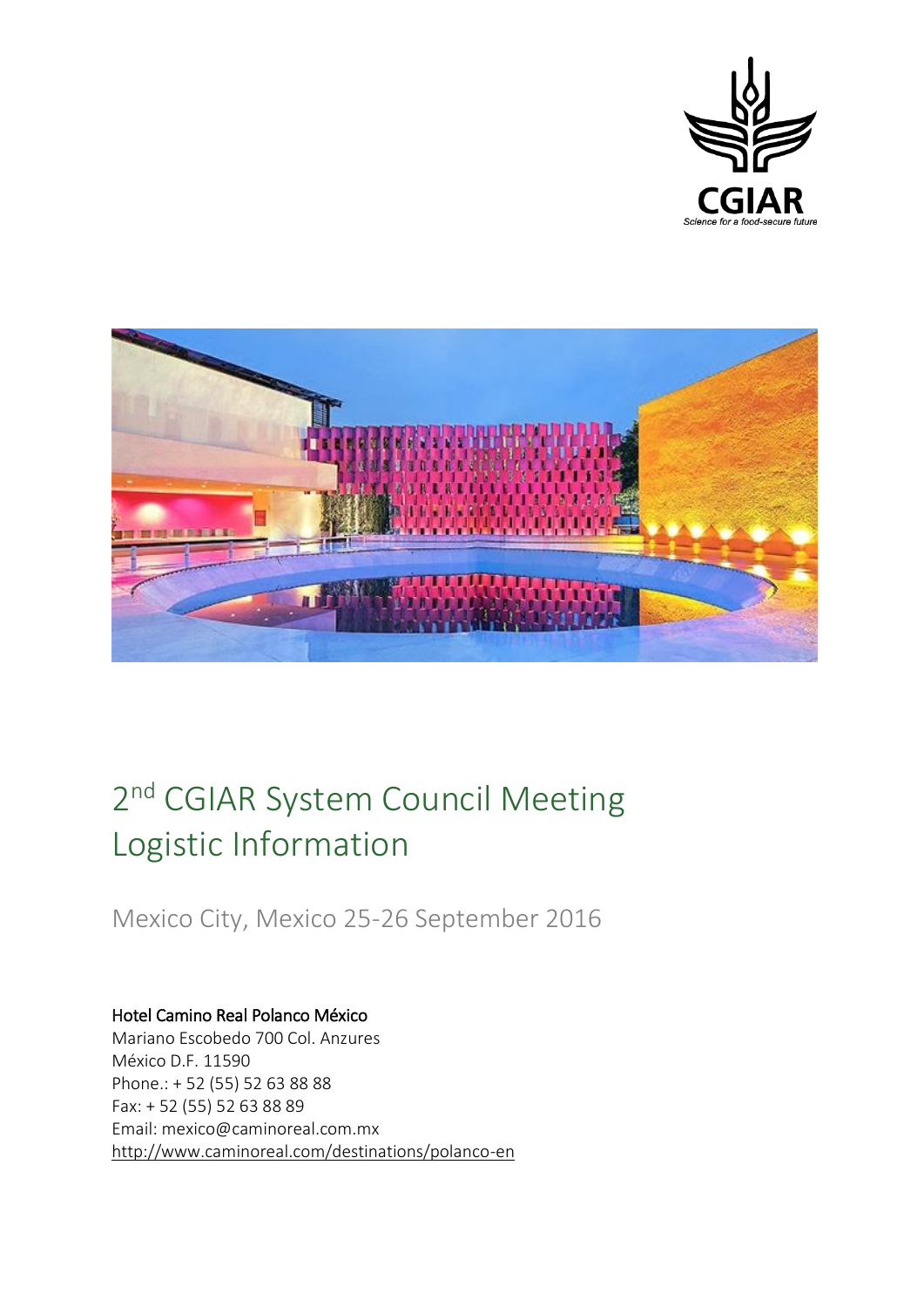

# 2nd CGIAR System Council Meeting Logistic Information

Dear System Council Members, delegation members, observers and invited guests,

We are pleased to invite you to the forthcoming second meeting of the CGIAR System Council. The information in this document is designed to facilitate your attendance at the meeting and your visit to Mexico City.

### Contents

| 1.            |  |
|---------------|--|
| 2.            |  |
| 2.1.          |  |
| 2.2.          |  |
| 2.3.          |  |
| 2.4.          |  |
| $\mathcal{E}$ |  |
| 3.1.          |  |
| 3.2.          |  |
| 4.            |  |
|               |  |
|               |  |
| 5.            |  |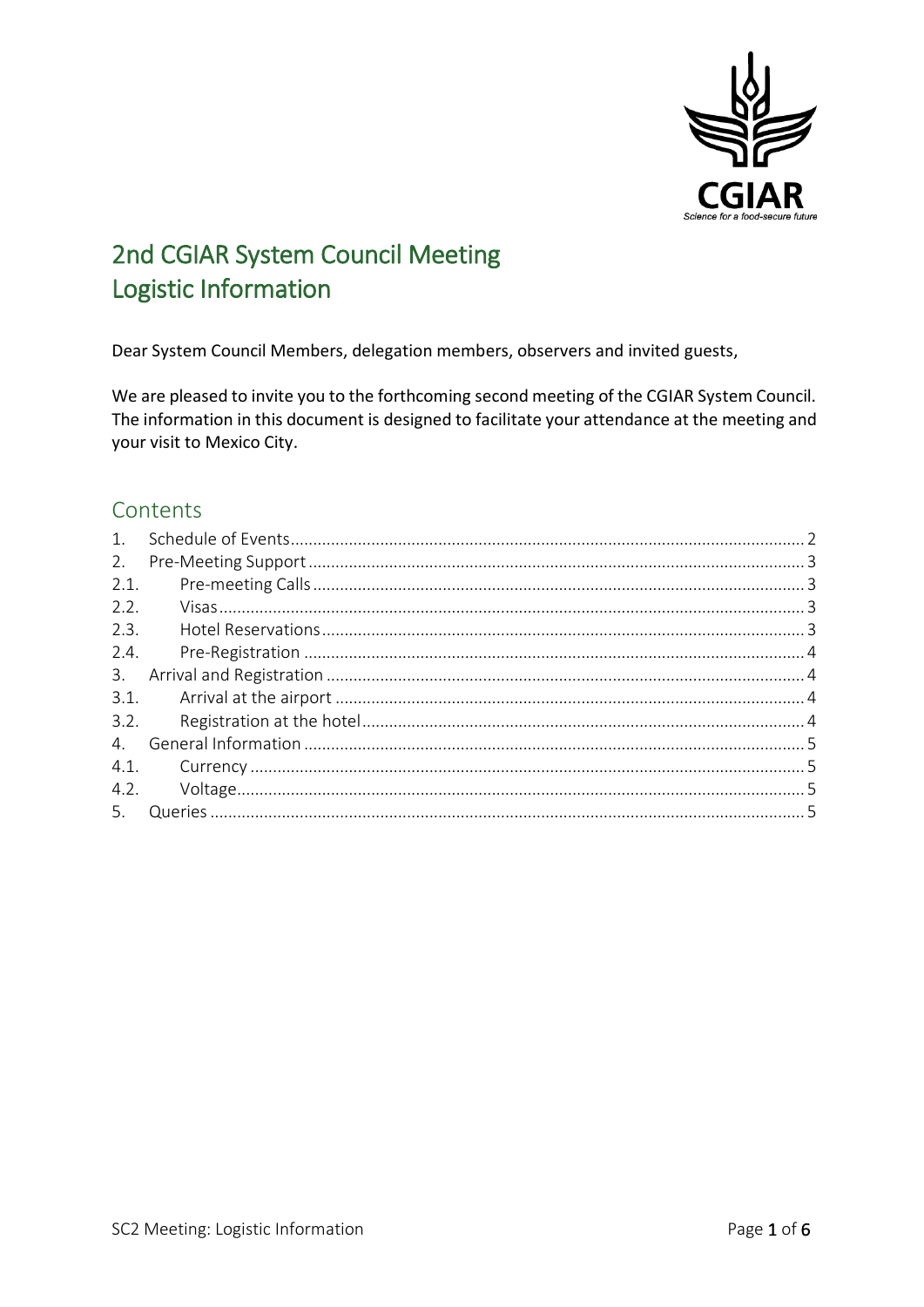# <span id="page-2-0"></span>1. Schedule of Events

| Date                     | Time                    | Event                                                                 | Location                                                                                                                       |
|--------------------------|-------------------------|-----------------------------------------------------------------------|--------------------------------------------------------------------------------------------------------------------------------|
| Saturday 24<br>September | $8.30am -$<br>6.00pm    | Pre-Meeting Workshop on<br><b>CRP Matters</b><br>Buffet lunch 1pm-2pm | Salon Girasoles,<br>Hotel Camino Real, 6 <sup>th</sup> Floor                                                                   |
| Sunday 25<br>September   | $9.00am -$<br>6.00pm    | SC2 Meeting (first session)<br>Buffet lunch 1pm-2.15pm                | Salon Girasoles,<br>Hotel Camino Real, 6 <sup>th</sup> Floor                                                                   |
| Monday 26<br>September   | $9.30$ am $-$<br>5.30pm | SC2 Meeting (second<br>session)<br>Buffet lunch 1pm-2.15pm            | Salon Girasoles,<br>Hotel Camino Real, 6 <sup>th</sup> Floor                                                                   |
|                          | 7.00pm<br>onwards       | <b>CGIAR and CIMMYT50</b><br><b>Gala Dinner</b>                       | Museo Interactivo de<br>Economía<br>Tacuba 17, Centro Histórico<br>(**transport leaves hotel<br>shortly after 17:30 for venue) |

#### PROGRAM OVERVIEW – SYSTEM COUNCIL EVENTS

#### PROGRAM OVERVIEW – CGIAR/CIMMYT50 EVENTS

| Date                      | Time                  | Event                               | Location                                              |
|---------------------------|-----------------------|-------------------------------------|-------------------------------------------------------|
| Tuesday 27<br>September   | $6.30am -$<br>11.00pm | CIMMYT50 - Field Day                | CIMMYT Headquarters, El Batan<br>(transport provided) |
| Wednesday 28<br>September | $8.30am -$<br>5.30pm  | <b>CGIAR and CIMMYT50</b><br>events | Hotel Camino Real                                     |
|                           | $6.30pm -$<br>8.30pm  | Gala Cocktail                       | Hotel Camino Real                                     |
| Thursday 29<br>September  | $9.00am -$<br>5.30pm  | <b>CIMMYT50</b> events              | Hotel Camino Real                                     |

#### 1.1.Remote participation

For those members unable to travel to the meeting, we have ensured that remote participation is enabled. The System Management Office will write to those who have indicated that this is required with details of how to connect to the sessions.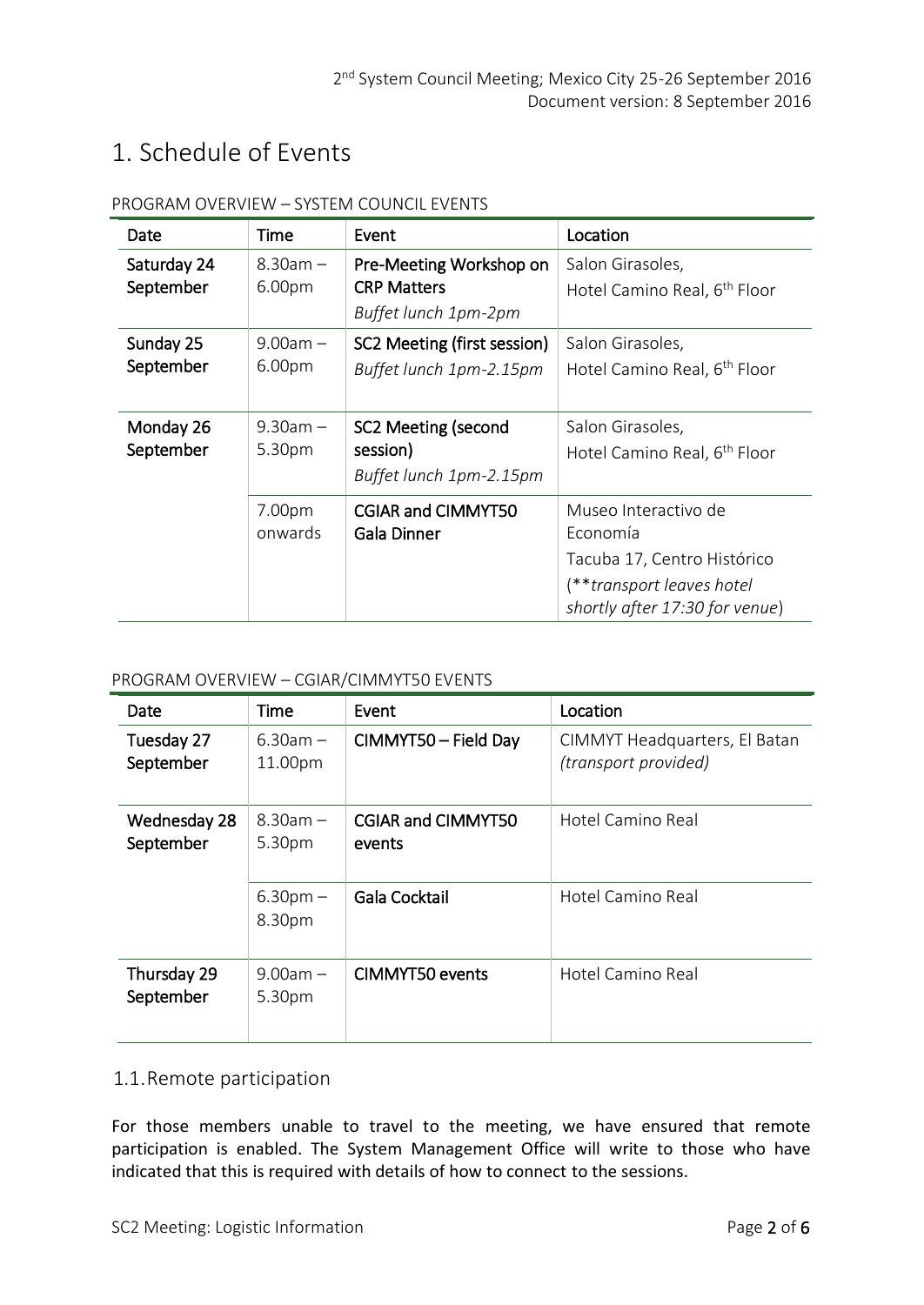# <span id="page-3-0"></span>2. Pre-Meeting Support

#### <span id="page-3-1"></span>2.1.Pre-meeting Calls

If interested in pre-meeting calls to assist with discussion of the meeting agenda and documents, Council members are invited to contact [systemcouncil@cgiar.org,](mailto:systemcouncil@cgiar.org) indicating their availability on the following dates: Sunday 18, Monday 19 and Tuesday 20 September.

#### <span id="page-3-2"></span>2.2.Visas

As foreshadowed in the preliminary logistics email and registration invitation sent on Monday 15 August, citizens of countries in the table at the following link do not need a visa to travel to Mexico.

#### <http://www.inm.gob.mx/gobmx/word/index.php/paises-no-requieren-visa-para-mexico/>

For travelers of other nationalities, a letter of invitation for visa purposes has been provided where this was requested when registering for the meeting. The securing of a visa, should this be required, is the sole responsibility of meeting participants.

#### <span id="page-3-3"></span>2.3.Hotel Reservations

Hotel reservations have been made at the Hotel Camino Real where this was requested during the online registration process.

Hotel arrangements have been made in conjunction with CIMMYT to ensure that those attending all events have one room throughout their stay, and different rates apply for different nights as follows:

| Room Type     | Rate:<br>Fri 23; Sat 24; Sun 25 $\parallel$ Mon 26 onwards | Rate:      |
|---------------|------------------------------------------------------------|------------|
| Deluxe Single | 192.16 USD                                                 | 237 38 USD |
| Deluxe Double | 218.61 USD                                                 | 237 38 USD |

All rates include taxes, breakfast, all tips and internet.

Participants are responsible for settling their hotel bills on departure, with the exception of those where the cost of travel and accommodation is support by the System Management Office, or sponsored by CIMMYT. In those cases, the room rate has been pre-paid, however kindly note that all participants in all cases are responsible for settling the cost of any extras upon departure.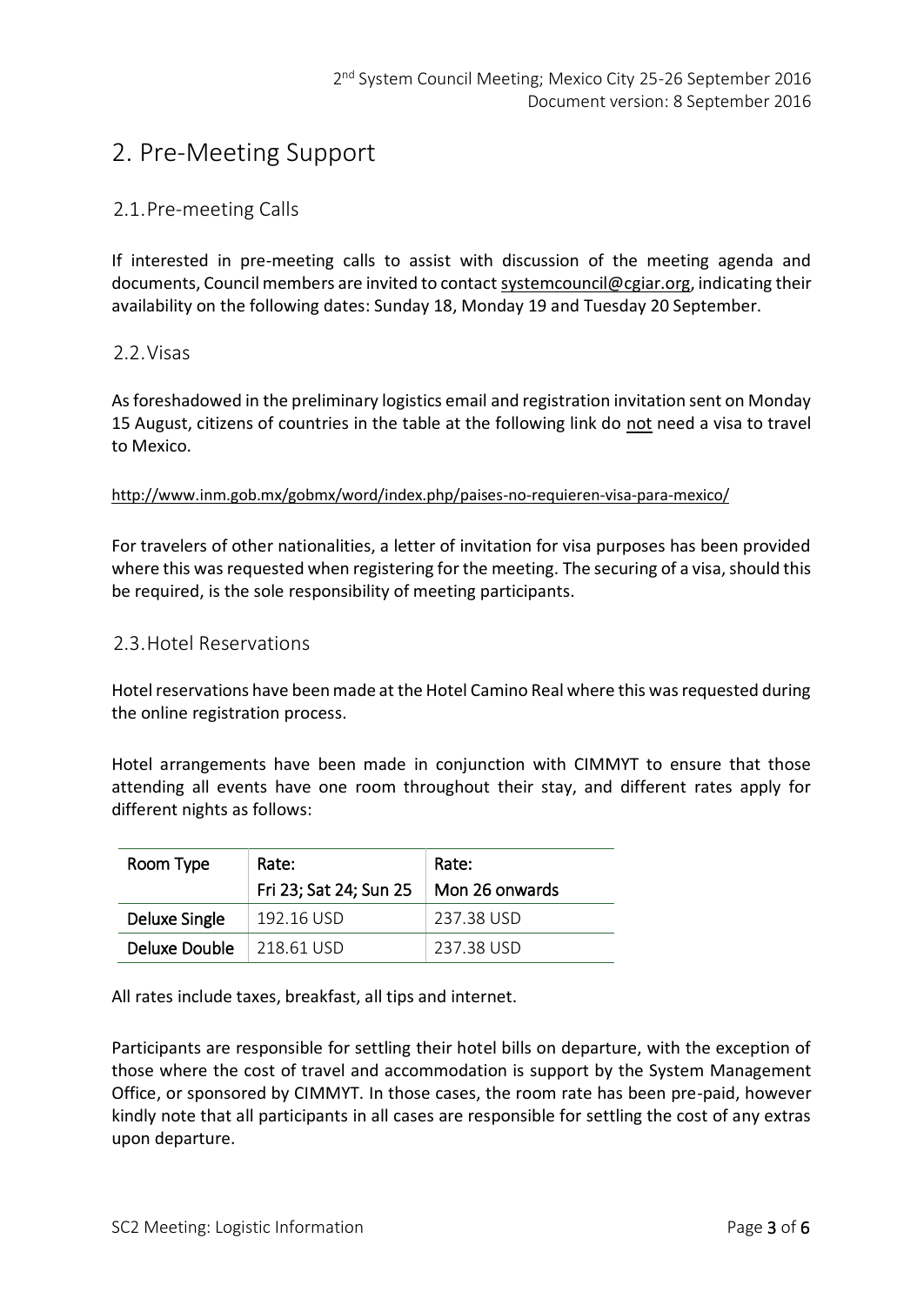### <span id="page-4-0"></span>2.4.Pre-Registration

Online pre-registration for the meeting is now closed, however if any changes to details are required, please contact [systemcouncil@cgiar.org](mailto:systemcouncil@cgiar.org) as soon as possible.

### <span id="page-4-1"></span>3. Arrival and Registration

#### <span id="page-4-2"></span>3.1.Arrival at the airport

Based on advice received from the Hotel Camino Real, and in view of the number of different arrival dates and times of participants, we recommend taking an authorized taxi to the hotel upon arrival at the airport. The fare from Mexico City's international airport is approximately 400 MXP.

Taxi services are located at the international and domestic entrances at Terminals 1 and 2. In both cases, taxi tickets are sold at the modules located near the arrival gates and in the walkway area. Rates are posted in a visible place and are authorized by the Secretaría de Comunicaciones y Transportes (SCT). For your safety, we recommend you only use the taxi services authorized by the Communications and Transport Authority (SCT Secretaría de Comunicaciones y Transportes), which include:

Terminal 1: Porto Taxi, Sitio 300, Nueva Imagen, Excelencia Terminal 2: Porto Taxi, Sitio 300, Nueva Imagen, Excelencia, Confort and Yellow Cab

Alternatively, Uber services are widely used in Mexico City, and are generally more economical than an authorized taxi.

#### <span id="page-4-3"></span>3.2.Registration at the hotel

In order to collect you badge and confirm your arrival, a member of staff from the CGIAR System Management Office will be ready to welcome you at a dedicated desk in the reception area of the hotel at the following times:

Friday 23 September: 5.00pm – 9.00pm Saturday 24 September: 7.30am – 9.30am Saturday 24 September: 6.00pm – 9.00pm Sunday 25 September: 7.30am – 9.30am